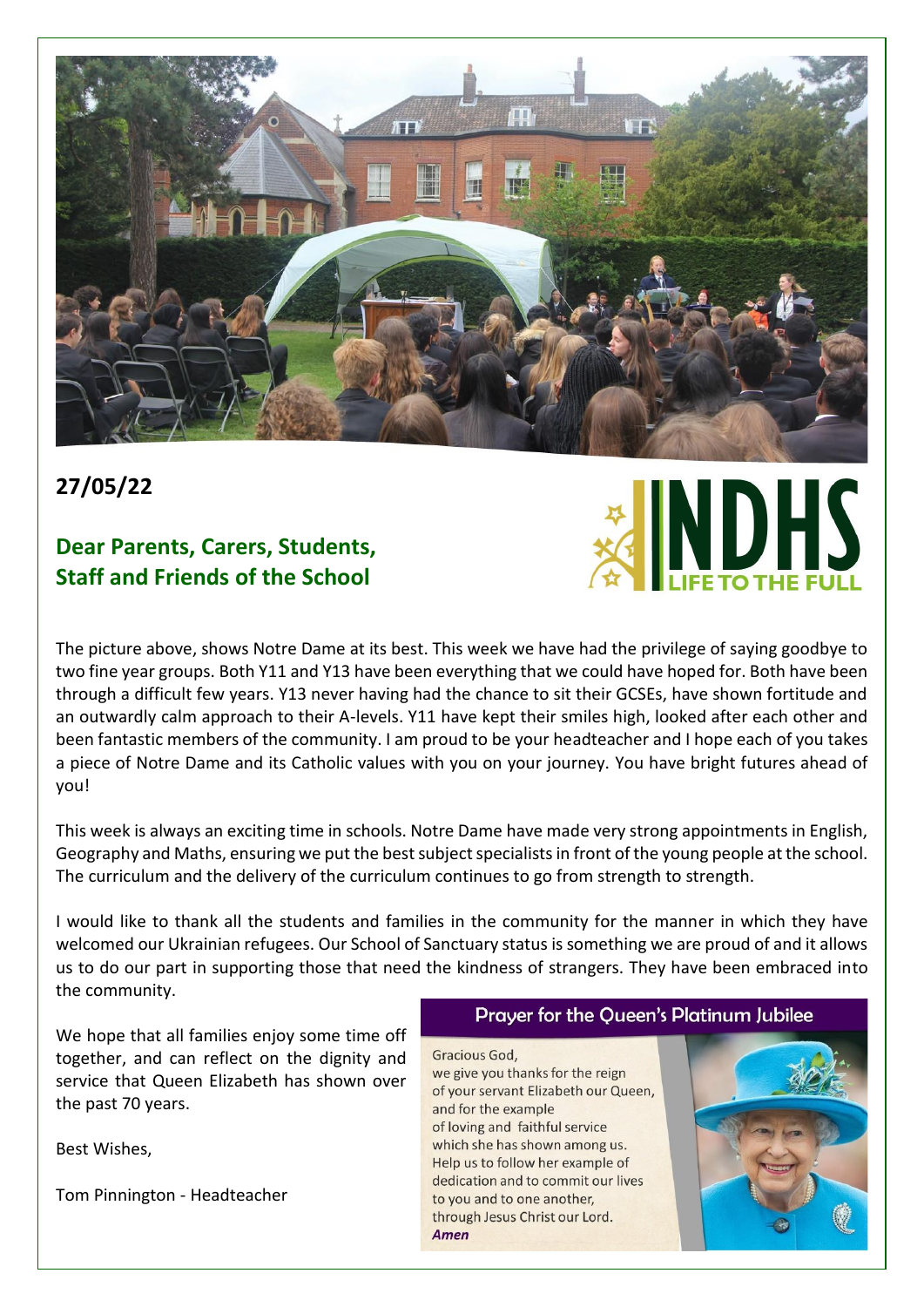## Diversity is Unity Group

AKA Culture club

## Join us... Wednesdays, Lunchtime @ Venue: L32 Time: 12.40pm - 1.10pm



# **Wanted: Actors and all those interested in drama Be there!**

**ICELAND TRIP** Every day's a 2023 fieldtrip... LETTERS NOW AVAILABLE **GEOGRAPHY DEPARTMENT** 

**DEADLINE: TUESDAY 7TH JUNE 2022** 

OPEN TO YEAR 9, 10, 11, 12 STUDENTS